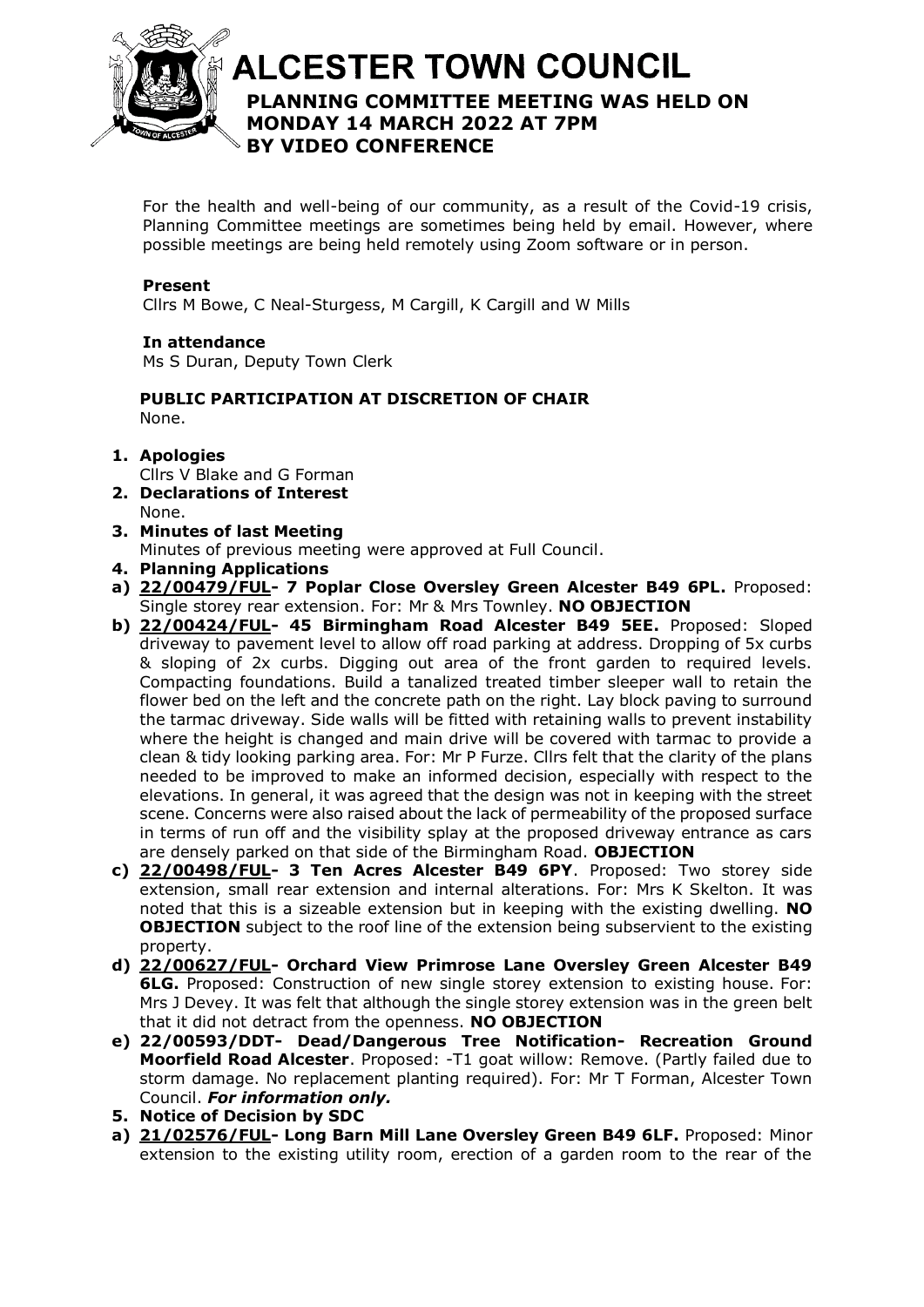property which will protrude out from the existing kitchen and extension of the existing garage to create an annex space. For: Mr D Cook. **APPLICATION WITHDRAWN**

- **b) [21/03512/FUL-](https://apps.stratford.gov.uk/eplanning/AppDetail.aspx?appkey=R1ZW36PML2900) Whitehall Cross Road Alcester B49 5EX.** Proposed: Retrospective planning permission for erection of a brick garden wall just under 6' high to the south of the property. For: Mr & Mrs B Wilcox. **PERMISSION WITH CONDITIONS**
- **c) [22/00123/TREE-](https://apps.stratford.gov.uk/eplanning/AppDetail.aspx?appkey=R5OWZZPMFT400) The Old Manse Bulls Head Yard Alcester B49 5BX.** Proposed: -T1 Laburnum: fell. -T2 holly: reduce overall crown by 1metre to shape/balance (alternative specification agreed with the applicant). -T3 Lawson cypress: fell. -T4 holly: fell. -T5, T6, T7 ash x3no. - fell. For: Mrs E Davey. **CONSENT WITH CONDITIONS**
- **d) [21/03482/FUL-](https://apps.stratford.gov.uk/eplanning/AppDetail.aspx?appkey=R1WCAEPMK8T00) Mill House Kings Coughton.** Proposed: Removal of storage building (B8), palisade fence and breaking up and removal of concrete slab to facilitate the construction of detached dormer bungalow with garage along with all other associated works and including change of use of land from land used for storage of caravans (use class B8) to residential use (use class C3) with wildflower meadow and orchard and requiring diversion of footpath AL58. For: Mr T Turner. **PERMISSION WITH CONDITIONS**
- **6. Report on Bloor Homes Western Update meeting 14 March 2022 Alcester Park north**:
	- S106 Deed of Variation now completed and monies with indexation paid to SDC (£26,992.88). The Deed expressly allocates the Built Facilities financial contribution to the Greig Memorial Hall. It is intended that a similar Deed will be drafted for the southern parcel once Bloor Homes own all the land.
	- Current occupations are 42 with a further 13 homes reserved- these include open market and affordable homes. Approximately 60 homes built and the housing market remains strong.
	- It is anticipated this section will be complete by March/April 2023 apart from the compound which will be retained for the southern part of the development and will therefore be completed at a later stage.

### **Alcester Park south:**

- S106 Unilateral Undertaking complete and Slow worm Licence granted and financial contribution paid for the Reptile Habitat Maintenance at Abbey Fields. Information boards have been erected and hibernacula sites created. All works and obligations completed.
- Bloors are keen to proceed with the build out and road infrastructure has started.
- Bloors intend to update residents as to progress this week. Construction activity will increase. Cllr M Cargill requested a copy of the letter and a copy will also be sent to the Town Council.
- First occupations will be properties that back on to Eclipse Road from January 2023. There will be some overlap with the north.
- Road naming- Probably 12-18 months away. Bloors would be happy to host a ceremony at their Sales Offices to include drinks and nibbles.
- This is a high-quality development and Bloors are keen to engage with the community. Very few complaints have been received by Bloors to date. Please refer any enquiries to Mr Andrew Winstone, Bloor Homes Western.
- The Chair, Cllr M Bowe expressed his sincere thanks to Bloor Homes for their contribution to bathroom facilities and rainwater goods for the Greig Hall which were very much appreciated. Mr Winstone indicated his interest in attending the formal opening of the Greig Hall.

#### **7. Review of Markets Licensing Policy, related application forms and Advertising Policy.**

The Advertising policy has been revoked by Full Council and deleted from the website as SDC hold the authority. The Markets Licensing Policy has been redrafted removing reference to Licensing Agreements and the Advertising policy and clarifying payment terms. A link to SDC guidance to promotional materials has been added. The Ts& Cs for the Eric Payne Community Centre were also reviewed in light of the flyposting issue